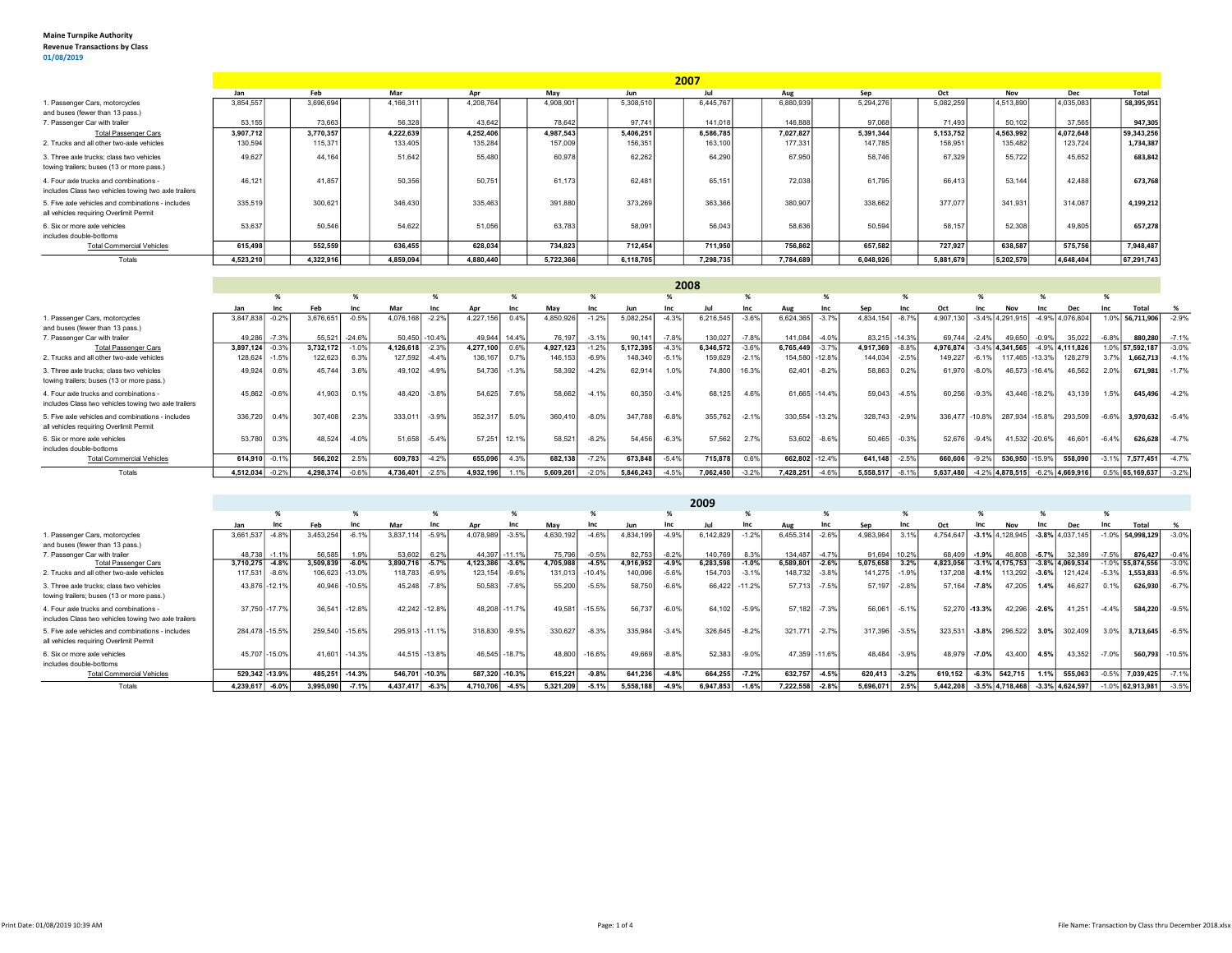## Maine Turnpike Authority Revenue Transactions by Class 01/08/2019

**COL** 

|                                                      |                 |         |               |          |               |            |              |         |           |         |                 |         | 2010      |          |           |         |               |         |           |          |                |         |                |         |                    |         |
|------------------------------------------------------|-----------------|---------|---------------|----------|---------------|------------|--------------|---------|-----------|---------|-----------------|---------|-----------|----------|-----------|---------|---------------|---------|-----------|----------|----------------|---------|----------------|---------|--------------------|---------|
|                                                      |                 |         |               |          |               |            |              |         |           |         |                 |         |           |          |           |         |               |         |           |          |                |         |                |         |                    |         |
|                                                      | Jan             | Inc     | Feb           | Inc      | Mar           | <b>Inc</b> | Apr          |         | Mav       | Inc     | Jun             | Inc     | Jul       | Inc      | Aug       | Inc     | Sep           | Inc     | Oct       | Inc      | Nov            | Inc     | Dec            | In      | Total              |         |
| 1. Passenger Cars, motorcycles                       | 3,522,240       | $-3.89$ | 3,490,796     |          | 3,974,146     |            | 4,151,399    | 1.8%    | 4,704,257 | 1.6%    | 4,979,703       | 3.0%    | 6,357,232 | 3.5%     | 6,614,065 | 2.5%    | 5,027,951     | 0.9%    | 4,908,160 | 3.2%     | 4.248.453      |         | 2.9% 4,061,121 | 0.6%    | 56,039,523         | 1.9%    |
| and buses (fewer than 13 pass.)                      |                 |         |               |          |               |            |              |         |           |         |                 |         |           |          |           |         |               |         |           |          |                |         |                |         |                    |         |
| 7. Passenger Car with trailer                        | 42.320 -13.2%   |         | 41,863 -26.0% |          | 40.436 -24.6% |            | 51,018 14.9% |         | 76.761    | 1.3%    | 86,080          | 4.0%    | 136.235   | $-3.2%$  | 133,768   | $-0.5%$ | 89.167        | $-2.8%$ | 73.452    | 7.4%     | 48.051         | 2.7%    | 35,861         | 10.7%   | 855.012            | $-2.4%$ |
| <b>Total Passenger Cars</b>                          | 3,564,560 -3.9% |         | 3,532,659     | 0.79     | 4,014,582     | 3.2%       | 4,202,417    | 1.9%    | 4,781,018 | 1.6%    | 5,065,783       | 3.0%    | 6,493,467 | 3.3%     | 6,747,833 | 2.4%    | 5,117,118     | 0.8%    | 4.981.612 |          | 3.3% 4,296,504 |         | 2.9% 4.096.982 |         | $0.7\%$ 56,894,535 | $1.8\%$ |
| 2. Trucks and all other two-axle vehicles            | 107,979 -8.1%   |         | 100,875       | $-5.4%$  | 121,552       | 2.3%       | 125,934      | 2.3%    | 131,652   | 0.5%    | 143,542         | 2.5%    | 148,888   | $-3.8%$  | 152,809   | 2.7%    | 141,243       | 0.0%    | 136.067   | $-0.8%$  | 122,114        | 7.8%    | 120,347        | $-0.9%$ | 1,553,002          | $-0.1%$ |
| 3. Three axle trucks; class two vehicles             | 42.945          | $-2.1%$ | 40.321        | $-1.5%$  | 51.130        | 13.0%      | 60,312 19.2% |         | 58,765    | 6.5%    | 59.060          | 0.5%    | 59.496    | $-10.4%$ | 61.658    | 6.8%    | 57.817        | 1.1%    | 57.028    | $-0.2%$  | 49,853         | 5.6%    | 45,867         | $-1.6%$ | 644,252            | 2.8%    |
| towing trailers; buses (13 or more pass.)            |                 |         |               |          |               |            |              |         |           |         |                 |         |           |          |           |         |               |         |           |          |                |         |                |         |                    |         |
| 4. Four axle trucks and combinations -               | 34.115          | $-9.6%$ | 33.552        | $-8.2%$  | 43,18t        | 2.2%       | 50.730       | 5.2%    | 52.273    | 5.4%    | 56,355          | $-0.7%$ | 59.492    | $-7.2%$  | 60.268    | 5.4%    | 57.652        | 2.8%    | 52.400    | 0.2%     | 43,569         | 3.0%    | 40,782         | $-1.1%$ | 584,374            | 0.0%    |
| includes Class two vehicles towing two axle trailers |                 |         |               |          |               |            |              |         |           |         |                 |         |           |          |           |         |               |         |           |          |                |         |                |         |                    |         |
| 5. Five axle vehicles and combinations - includes    | 284.238         | $-0.1%$ | 271.020       | 4.4%     | 324.187       | 9.6%       | 337.517      | 5.9%    | 338,005   | 2.2%    | 348,613         | 3.8%    | 340,593   | 4.3%     | 345.102   | 7.3%    | 325.481       | 2.5%    | 318.335   | $-1.6%$  | 319,558        | 7.8%    | 309.115        | 2.2%    | 3,861,764          | 4.0%    |
| all vehicles requiring Overlimit Permit              |                 |         |               |          |               |            |              |         |           |         |                 |         |           |          |           |         |               |         |           |          |                |         |                |         |                    |         |
| 6. Six or more axle vehicles                         | 36,832 - 19.4%  |         | 34,426        | $-17.2%$ | 42.423        | $-4.7%$    | 46,502       | $-0.1%$ | 46.40     | $-4.9%$ | $46,00^{\circ}$ | $-7.4%$ | 43.024    | $-17.9%$ | 44.918    | $-5.2%$ | 43,635 -10.0% |         | 43.312    | $-11.6%$ | 42,829         | $-1.3%$ | 43,057         | $-0.7%$ | 513,359            | $-8.5%$ |
| includes double-bottoms                              |                 |         |               |          |               |            |              |         |           |         |                 |         |           |          |           |         |               |         |           |          |                |         |                |         |                    |         |
| <b>Total Commercial Vehicles</b>                     | 506.109         | $-4.4%$ | 480,194       | $-1.0%$  | 582.47        | 6.5%       | 620,995      | 5.7%    | 627,096   |         | 653.57          | 1.9%    | 651.493   | $-1.9%$  | 664.755   | 5.1%    | 625,828       | 0.9%    | 607.142   | $-1.9%$  | 577,923        | 6.5%    | 559,168        | 0.7%    | 7,156,752          | 1.7%    |
| Totals                                               | 4,070,669       | $-4.0%$ | 4,012,853     | 0.4%     | 4,597,060     |            | 4,823,412    | 2.4%    | 5,408,114 |         | 5,719,354       | 2.9%    | 144,960   | 2.8%     | 7,412,588 | 2.6%    | 5,742,946     | 0.8%    | 5.588.754 |          | 2.7% 4,874,427 | 3.3%    | 4,656,150      |         | $0.7\%$ 64,051,287 | 1.8%    |
|                                                      |                 |         |               |          |               |            |              |         |           |         |                 |         |           |          |           |         |               |         |           |          |                |         |                |         |                    |         |

|                                                      |              |         |              |         |              |            |               |         |           |         |           |         | 2011      |         |           |         |           |         |           |         |                    |         |                    |          |                 |         |
|------------------------------------------------------|--------------|---------|--------------|---------|--------------|------------|---------------|---------|-----------|---------|-----------|---------|-----------|---------|-----------|---------|-----------|---------|-----------|---------|--------------------|---------|--------------------|----------|-----------------|---------|
|                                                      |              |         |              |         |              |            |               |         |           |         |           |         |           |         |           |         |           |         |           |         |                    |         |                    |          |                 |         |
|                                                      | Jan          | Inc     | Feb          | Inc     | Mar          | <b>Inc</b> | Apr           | Inc     | Mav       | Inc     | Jun       | Inc     | Jul       | Inc     | Aug       | In      | Sep       | Inc     | Oct       | Inc     | Nov                | Inc     | Dec                | Inc      | Total           |         |
| 1. Passenger Cars, motorcycles                       | 3,517,696    |         | 3,380,131    | $-3.2%$ | 3,984,908    | 0.3%       | 4,039,014     | $-2.7%$ | 4,587,265 | $-2.5%$ | 4,952,835 | $-0.5%$ | 6,380,121 | 0.4%    | 6,408,146 | $-3.19$ | 5,077,647 | 1.09    | 4,773,277 |         | -2.7% 4,217,77     |         | $-0.7\%$ 4,193,50  | 3.39     | 55,512,320      | $-0.9%$ |
| and buses (fewer than 13 pass.)                      |              |         |              |         |              |            |               |         |           |         |           |         |           |         |           |         |           |         |           |         |                    |         |                    |          |                 |         |
| 7. Passenger Car with trailer                        | 40.951       | $-3.2%$ | 49,889       | 19.2%   | 44,927       |            | 44,084 -13.6% |         | 72,190    | $-6.0%$ | 82,667    | $-4.0%$ | 135,328   | $-0.7%$ | 123,062   | $-8.0%$ | 87,878    | $-1.4%$ | 71,594    | $-2.5%$ | 48,444             | 0.8%    | 31,815             | $-11.3%$ | 832,829         | $-2.6%$ |
| <b>Total Passenger Cars</b>                          | 3,558,647    | $-0.2%$ | 3,430,020    | $-2.9%$ | 4,029,835    | 0.4%       | 4,083,098     | $-2.8%$ | 4,659,455 | $-2.5%$ | 5,035,502 | $-0.6%$ | 6,515,449 | 0.39    | 6,531,208 | $-3.2%$ | 5,165,525 | 0.9%    | 4.844.871 |         | $-2.7\%$ 4,266,223 | $-0.7%$ | 4,225,316          |          | 3.1% 56,345,149 | $-1.0%$ |
| 2. Trucks and all other two-axle vehicles            | 112,884      | 4.5%    | 105,862      | 4.9%    | 126,888      | 4.4%       | 121.101       | $-3.8%$ | 134,540   | 2.2%    | 143.351   | $-0.1%$ | 143,314   | $-3.7%$ | 157,330   | 3.0%    | 144,593   | 2.4%    | 135,791   | $-0.2%$ | 122,865            | 0.6%    | 120,32             | 0.09     | 1,568,840       | 1.0%    |
| 3. Three axle trucks: class two vehicles             | 42.850       | $-0.2%$ | 41.382       | 2.6%    | 49.242 -3.7% |            | 48.306 -19.9% |         | 52.976    | $-9.9%$ | 61.986    | 5.0%    | 59.405    | $-0.2%$ | 63.902    | 3.6%    | 59.353    | 2.7%    | 57.017    | 0.0%    | 51.613             | 3.5%    | 48.145             | 5.0%     | 636,177         | $-1.3%$ |
| towing trailers; buses (13 or more pass.)            |              |         |              |         |              |            |               |         |           |         |           |         |           |         |           |         |           |         |           |         |                    |         |                    |          |                 |         |
| 4. Four axle trucks and combinations -               | 35.262       | 3.4%    | 32.394       | $-3.5%$ | 41.552       | $-3.8%$    | 43.240 -14.8% |         | 48.711    | $-6.8%$ | 56.231    | $-0.2%$ | 53,650    | $-9.8%$ | 58,70     | $-2.6%$ | 52,968    | $-8.1%$ | 49.873    | $-4.8%$ | 43,83              | 0.6%    | 40,521             | $-0.6%$  | 556,939         | $-4.7%$ |
| includes Class two vehicles towing two axle trailers |              |         |              |         |              |            |               |         |           |         |           |         |           |         |           |         |           |         |           |         |                    |         |                    |          |                 |         |
| 5. Five axle vehicles and combinations - includes    | 296.47       | 4.3%    | 278,461      | 2.7%    | 336,612      | 3.8%       | 319,110       | $-5.5%$ | 339,302   | 0.4%    | 341,559   | $-2.0%$ | 322,687   | $-5.3%$ | 351,566   | 1.9%    | 328,865   | 1.0%    | 315,026   | $-1.0%$ | 312,946            | $-2.1%$ | 307,653            | $-0.59$  | 3,850,263       | $-0.3%$ |
| all vehicles requiring Overlimit Permit              |              |         |              |         |              |            |               |         |           |         |           |         |           |         |           |         |           |         |           |         |                    |         |                    |          |                 |         |
| 6. Six or more axle vehicles                         | 44.716 21.4% |         | 41.411 20.3% |         | 47.963       | 13.1%      | 45,850        | $-1.4%$ | 50.554    | 9.0%    | 51.092    | 11.1%   | 46.971    | 9.2%    | 52.108    | 16.0%   | 49,47'    | 13.4%   | 48.154    | 11.2%   | 46.23              | 7.9%    | 45,555             | 5.8%     | 570,077         | 11.0%   |
| includes double-bottoms                              |              |         |              |         |              |            |               |         |           |         |           |         |           |         |           |         |           |         |           |         |                    |         |                    |          |                 |         |
| <b>Total Commercial Vehicles</b>                     | 532,188      | 5.2%    | 499,510      | 4.0%    | 602,257      | 3.4%       | 577,607       | $-7.0%$ | 626,083   | $-0.29$ | 654.219   | 0.1%    | 626,027   | $-3.9%$ | 683,60    | 2.8%    | 635,250   | 1.5%    | 605,861   | $-0.2%$ | 577,492            | $-0.1%$ | 562,195            | 0.5%     | 7,182,296       | 0.4%    |
| Totals                                               | 4,090,835    | 0.5%    | 3,929,530    | $-2.1%$ | 4,632,092    | 0.8%       | 4,660,705     | $-3.4%$ | 5,285,538 | $-2.3%$ | 5,689,721 | $-0.5%$ | 141,476,  | 0.0%    | 7,214,815 | $-2.79$ | 5,800,775 |         | 5.450.732 |         | $-2.5\%$ 4,843,715 |         | $-0.6\%$ 4,787,511 |          | 2.8% 63,527,445 | $-0.8%$ |

|                                                                   |           |               |           |         |           |         |           |         |           |      |           |         | 2012      |         |           |         |           |               |           |         |                                    |         |                 |          |                    |         |
|-------------------------------------------------------------------|-----------|---------------|-----------|---------|-----------|---------|-----------|---------|-----------|------|-----------|---------|-----------|---------|-----------|---------|-----------|---------------|-----------|---------|------------------------------------|---------|-----------------|----------|--------------------|---------|
|                                                                   |           |               |           |         |           |         |           |         |           |      |           |         |           |         |           |         |           |               |           |         |                                    |         |                 |          |                    |         |
|                                                                   | Jan       | Inc           | Feb       | Inc     | Mar       | Inc     | Apr       | Inc     | May       | Inc  | Jun       | Inc     |           | Inc     | Aug       | Inc     | Sep       | Inc           | Oct       |         | Nov                                |         |                 | Inc      | Total              |         |
| 1. Passenger Cars, motorcycles<br>and buses (fewer than 13 pass.) | 3,585,57  | 1.9%          | 3,685,638 | 9.0%    | 3,961,481 | $-0.6%$ | 4,110,257 | 1.8%    | 4,736,022 | 3.2% | 5,163,102 | 4.2%    | 6,338,243 | $-0.7%$ | 6,684,51  | 4.3%    | 5,017,15  | $-1.29$       | 4,709,489 |         | -1.3% 4,868,036                    |         | 15.4% 4,583,643 |          | $9.3\%$ 57,443,158 | 3.5%    |
| 7. Passenger Car with trailer                                     |           | 32,614 -20.4% | 48.120    | $-3.5%$ | 43,022    | $-4.2%$ | 47,564    | 7.9%    | 75,682    | 4.8% | 88,565    | 7.1%    | 132,189   | $-2.3%$ | 132,809   | 7.9%    | 86,528    | $-1.5%$       | 65.969    | $-7.9%$ | 49,771                             | 2.7%    | 35,956          | 13.0%    | 838,789            | 0.7%    |
| <b>Total Passenger Cars</b>                                       | 3,618,192 | 1.7%          | 3,733,758 | 8.9%    | 4,004,503 | $-0.6%$ | 4,157,821 | 1.8%    | 4,811,704 | 3.3% | 5,251,667 | 4.3%    | 6,470,432 | $-0.7%$ | 6,817,327 | 4.4%    | 5,103,679 | $-1.2%$       | 4,775,458 |         | $-1.4\%$ 4,917,807                 |         | 15.3% 4,619,599 |          | 9.3% 58,281,947    | 3.4%    |
| 2. Trucks and all other two-axle vehicles                         | 115,95    | 2.7%          | 108,993   | 3.0%    | 118,683   | $-6.5%$ | 120,912   | $-0.2%$ | 138,971   | 3.3% | 141.002   | $-1.6%$ | 147,897   | 3.2%    | 158,97    | 1.0%    | 132,270   | $-8.5%$       | 138,978   | 2.3%    | 120,880                            | $-1.6%$ | 111,398         | $-7.4%$  | 1,554,918          | $-0.9%$ |
|                                                                   |           |               |           |         |           |         |           |         |           |      |           |         |           |         |           |         |           |               |           |         |                                    |         |                 |          |                    |         |
| 3. Three axle trucks: class two vehicles                          | 45.24     | 5.6%          | 42.896    | 3.7%    | 48.431    | $-1.6%$ | 50.209    | 3.9%    | 56,481    | 6.6% | 56,805    | $-8.4%$ | 60,508    | 1.9%    | 64.04     | 0.2%    | 55.766    | $-6.0%$       | 57.497    | 0.8%    | 49,349                             | $-4.4%$ | 40,726          | $-15.4%$ | 627,959            | $-1.3%$ |
| towing trailers; buses (13 or more pass.)                         |           |               |           |         |           |         |           |         |           |      |           |         |           |         |           |         |           |               |           |         |                                    |         |                 |          |                    |         |
|                                                                   |           |               |           |         |           |         |           |         |           |      |           |         |           |         |           |         |           |               |           |         |                                    |         |                 |          |                    |         |
| 4. Four axle trucks and combinations -                            | 38,349    | 8.8%          | 37.951    | 17.2%   | 40,683    | $-2.1%$ | 44.765    | 3.5%    | 51.367    | 5.5% | 52.875    | $-6.0%$ | 55,625    | 3.7%    | 61,860    | 5.4%    | 53,497    | 1.0%          | 56.228    | 12.7%   | 46,444                             | 5.9%    | 38,423          | $-5.2%$  | 578,068            | 3.8%    |
| includes Class two vehicles towing two axle trailers              |           |               |           |         |           |         |           |         |           |      |           |         |           |         |           |         |           |               |           |         |                                    |         |                 |          |                    |         |
|                                                                   |           |               |           |         |           |         |           |         |           |      |           |         |           |         |           |         |           |               |           |         |                                    |         |                 |          |                    |         |
| 5. Five axle vehicles and combinations - includes                 | 300,69    | 1.4%          | 290,460   | 4.3%    | 319,033   | $-5.2%$ | 317.842   | $-0.4%$ | 342,128   | 0.8% | 330,597   | $-3.2%$ | 332,779   | 3.1%    | 340,28    | $-3.2%$ | 300,402   | $-8.7%$       | 330,176   | 4.8%    | 314,886                            | 0.6%    | 286,561         | $-6.9%$  | 3,805,848          | $-1.2%$ |
| all vehicles requiring Overlimit Permit                           |           |               |           |         |           |         |           |         |           |      |           |         |           |         |           |         |           |               |           |         |                                    |         |                 |          |                    |         |
| 6. Six or more axle vehicles                                      | 42,90     | $-4.0%$       | 44.443    | 7.3%    | 49,257    | 2.7%    | 48.568    | 5.9%    | 51,626    | 2.1% | 46.314    | $-9.4%$ | 46,829    | $-0.3%$ | 49,528    | $-5.0%$ |           | 43,606 -11.9% | 48,110    | $-0.1%$ | 44,791                             | $-3.1%$ | 40,552          | $-11.0%$ | 556,531            | $-2.4%$ |
| includes double-bottoms                                           |           |               |           |         |           |         |           |         |           |      |           |         |           |         |           |         |           |               |           |         |                                    |         |                 |          |                    |         |
| <b>Total Commercial Vehicles</b>                                  | 543,160   | 2.1%          | 524,743   | 5.1%    | 576,087   | $-4.3%$ | 582,296   | 0.8%    | 640,573   | 2.3% | 627.593   | $-4.1%$ | 643,638   | 2.8%    | 674.693   | $-1.3%$ | 585,541   | $-7.8%$       | 630,989   | 4.1%    | 576,350                            | $-0.2%$ | 517,660         | $-7.9%$  | 7,123,323          | $-0.8%$ |
|                                                                   |           |               |           |         |           |         |           |         |           |      |           |         |           |         |           |         |           |               |           |         |                                    |         |                 |          |                    |         |
| Totals                                                            | 4,161,352 | 1.7%          | 4,258,501 | 8.4%    | 4,580,590 | $-1.1%$ | 4,740,117 | 1.7%    | 5,452,277 | 3.2% | 5,879,260 | 3.3%    | 7,114,070 | $-0.4%$ | 7,492,020 | 3.8%    | 5,689,220 | $-1.9%$       | 5,406,447 |         | $-0.8\%$ 5,494,157 13.4% 5,137,259 |         |                 |          | 7.3% 65,405,270    | 3.0%    |
|                                                                   |           |               |           |         |           |         |           |         |           |      |           |         |           |         |           |         |           |               |           |         |                                    |         |                 |          |                    |         |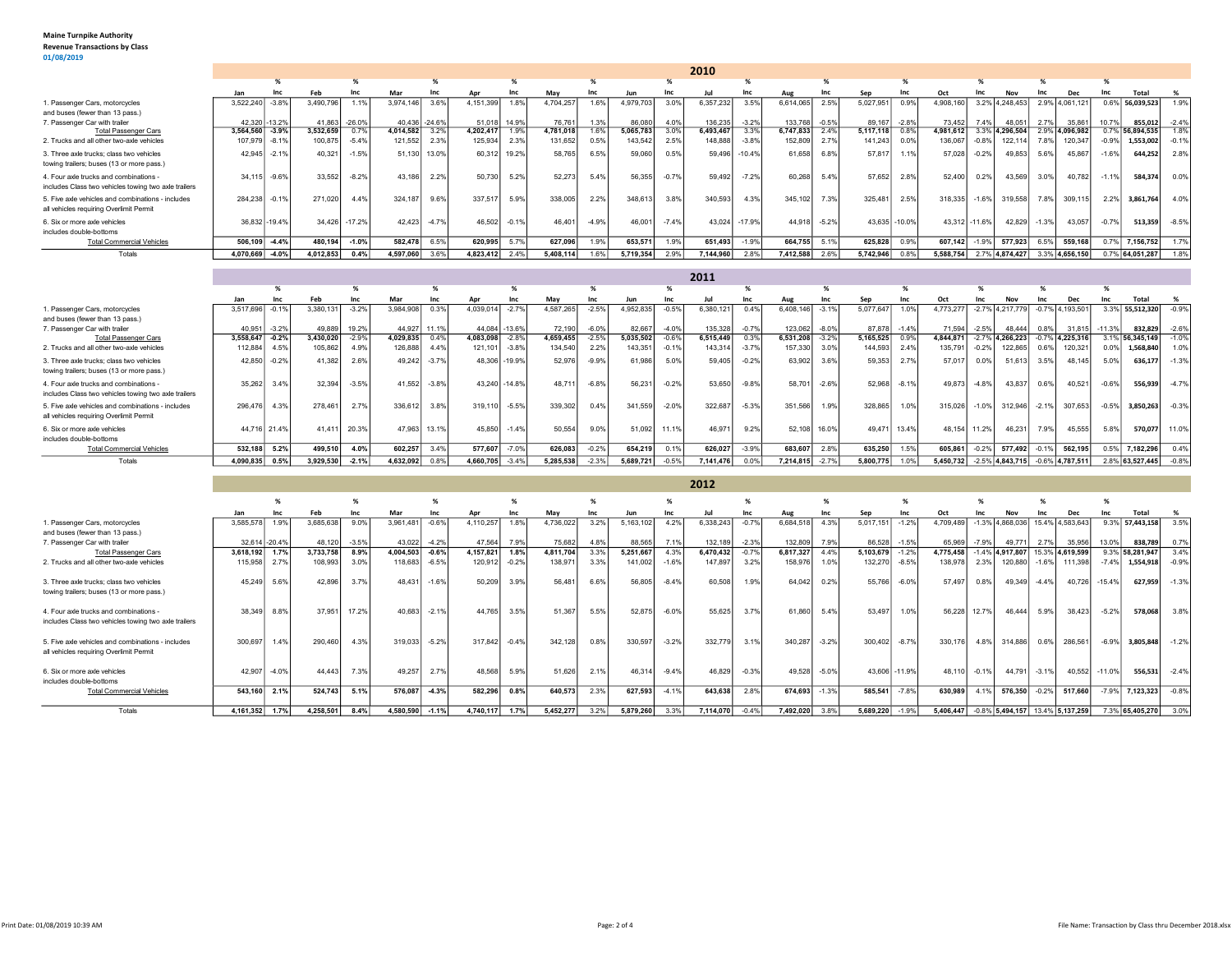|                                                      |                 |              |           |          |           |               |           |         |           |         |           |         | 2013      |         |           |         |           |         |              |      |                 |         |                   |       |            |         |
|------------------------------------------------------|-----------------|--------------|-----------|----------|-----------|---------------|-----------|---------|-----------|---------|-----------|---------|-----------|---------|-----------|---------|-----------|---------|--------------|------|-----------------|---------|-------------------|-------|------------|---------|
|                                                      |                 |              |           |          |           |               |           |         |           |         |           |         |           |         |           |         |           |         |              |      |                 |         |                   |       |            |         |
|                                                      | Jan             | Inc          | Feb       | Inc      | Mar       | Inc           | Apr       | In      | Mav       | Inc     | Jun       | Inc     | Ju        | Inc     | Aug       | Inc     | Sep       | Inc     | Oct          | Inc  | Nov             | Inc     | Dec               | Inc   | Total      |         |
| 1. Passenger Cars, motorcycles                       | 4,357,793 21.5% |              | 3,826,686 | 3.89     | 4,739,843 | 19.6%         | 4,815,987 | 17.2%   | 5,515,865 |         | 5,830,356 | 12.9%   | 7,074,936 | 11.6%   | 7,506,462 | 12.3%   | 5,758,008 | 14.8%   | 5,683,571    |      | 20.7% 4,936,467 |         | 1.4% 4,699,269    | 2.5%  | 64,745,243 | 12.7%   |
| and buses (fewer than 13 pass.)                      |                 |              |           |          |           |               |           |         |           |         |           |         |           |         |           |         |           |         |              |      |                 |         |                   |       |            |         |
| 7. Passenger Car with trailer                        |                 | 48,947 50.1% | 47.464    | $-1.4%$  | 46.414    | 7.9%          | 47,376    | $-0.4%$ | 77,155    | 1.9%    | 91,093    | 2.9%    | 129,865   | $-1.8%$ | 138,848   | 4.5%    | 90,848    | 5.0%    | 74,475 12.9% |      | 52,748          | 6.0%    | 55,081            | 53.2% | 900,314    | 7.3%    |
| <b>Total Passenger Cars</b>                          | 4,406,740 21.8% |              | 3,874,150 | 3.8%     | 4,786,257 | 19.5%         | 4,863,363 | 17.0%   | 5,593,020 | 16.2%   | 5,921,449 | 12.8%   | 7,204,801 | 11.3%   | 7,645,310 | 12.1%   | 5,848,856 | 14.6%   | 5,758,046    |      | 20.6% 4,989,215 |         | 1.5% 4,754,350    | 2.9%  | 65,645,557 | 12.6%   |
| 2. Trucks and all other two-axle vehicles            | 117,339         | 1.2%         | 105,824   | $-2.9%$  | 113,390   | $-4.5%$       | 123,142   | 1.8%    | 139,938   | 0.7%    | 136,486   | $-3.2%$ | 152,420   | 3.1%    | 157,378   | $-1.0%$ | 138,421   | 4.7%    | 143,422      | 3.2% | 119,314         | $-1.3%$ | 126,360           | 13.4% | 1,573,434  | 1.2%    |
|                                                      |                 |              |           |          |           |               |           |         |           |         |           |         |           |         |           |         |           |         |              |      |                 |         |                   |       |            |         |
| 3. Three axle trucks; class two vehicles             | 45,368          | 0.3%         | 40.551    | $-5.5%$  | 44.004    | $-9.1%$       | 49.927    | $-0.6%$ | 54.823    | $-2.9%$ | 54.123    | $-4.7%$ | 59.110    | $-2.3%$ | 61.833    | $-3.4%$ | 55.711    | $-0.1%$ | 57,983       | 0.8% | 46.845          | $-5.1%$ | 46,657            | 14.6% | 616,935    | $-1.8%$ |
| towing trailers; buses (13 or more pass.)            |                 |              |           |          |           |               |           |         |           |         |           |         |           |         |           |         |           |         |              |      |                 |         |                   |       |            |         |
|                                                      |                 |              |           |          |           |               |           |         |           |         |           |         |           |         |           |         |           |         |              |      |                 |         |                   |       |            |         |
| 4. Four axle trucks and combinations -               | 41.741          | 8.8%         | 36.303    | $-4.3%$  | 41.151    | 1.2%          | 47.11:    | 5.2%    | 54.147    | 5.4%    | 53.227    | 0.7%    | 58,401    | 5.0%    | 64.131    | 3.7%    | 56.120    | 4.9%    | 57.001       | 1.4% | 43,875          | $-5.5%$ | 40.618            | 5.7%  | 593,827    | 2.7%    |
| includes Class two vehicles towing two axle trailers |                 |              |           |          |           |               |           |         |           |         |           |         |           |         |           |         |           |         |              |      |                 |         |                   |       |            |         |
| 5. Five axle vehicles and combinations - includes    | 306,079         | 1.8%         | 267,172   | $-8.0%$  | 305,189   | $-4.3%$       | 323,235   | 1.7%    | 350,119   | 2.3%    | 320,010   | $-3.2%$ | 339,395   | 2.0%    | 333,566   | $-2.0%$ | 310,100   | 3.2%    | 331,887      | 0.5% | 297,387         | $-5.6%$ | 295,623           | 3.2%  | 3,779,762  | $-0.7%$ |
| all vehicles requiring Overlimit Permit              |                 |              |           |          |           |               |           |         |           |         |           |         |           |         |           |         |           |         |              |      |                 |         |                   |       |            |         |
|                                                      |                 |              |           |          |           |               |           |         |           |         |           |         |           |         |           |         |           |         |              |      |                 |         |                   |       |            |         |
| 6. Six or more axle vehicles                         | 48,369          | 12.7%        | 39,433    | $-11.3%$ |           | 41,793 -15.2% | 52,469    | 8.0%    | 54.780    | 6.1%    | 46.450    | 0.3%    | 48,251    | 3.0%    | 49.710    | 0.4%    | 45,731    | 4.9%    | 51,179       | 6.4% | 42,576          | $-4.9%$ | 43,486            | 7.2%  | 564,227    | 1.4%    |
| includes double-bottoms                              |                 |              |           |          |           |               |           |         |           |         |           |         |           |         |           |         |           |         |              |      |                 |         |                   |       |            |         |
| <b>Total Commercial Vehicles</b>                     | 558,896         | 2.9%         | 489,283   | $-6.8%$  | 545,527   | $-5.3%$       | 595,885   | 2.3%    | 653,807   | 2.1%    | 610,296   | $-2.8%$ | 657,577   | 2.2%    | 666,618   | $-1.2%$ | 606,083   | 3.5%    | 641,472      | 1.7% | 549,997         | $-4.6%$ | 552,744           | 6.8%  | 7,128,185  | 0.1%    |
|                                                      |                 |              |           |          |           |               |           |         |           |         |           |         |           |         |           |         |           |         |              |      |                 |         |                   |       |            |         |
| Totals                                               | 4,965,636 19.3% |              | 4,363,433 | 2.5%     | 5,331,784 | 16.4%         | 5,459,248 | 15.2%   | 6,246,827 | 14.6%   | 6,531,745 | 11.1%   | 7,862,378 | 10.5%   | 8,311,928 | 10.9%   | 6,454,939 | 13.5%   | 6,399,518    |      | 18.4% 5,539,212 |         | $0.8\%$ 5,307,094 | 3.3%  | 72,773,742 | 11.3%   |
|                                                      |                 |              |           |          |           |               |           |         |           |         |           |         |           |         |           |         |           |         |              |      |                 |         |                   |       |            |         |

|                                                      |              |         |           |         |           |         |               |      |           |         |           |       | 2014      |      |           |            |           |      |           |         |                |         |                |          |                 |         |
|------------------------------------------------------|--------------|---------|-----------|---------|-----------|---------|---------------|------|-----------|---------|-----------|-------|-----------|------|-----------|------------|-----------|------|-----------|---------|----------------|---------|----------------|----------|-----------------|---------|
|                                                      |              |         |           | %       |           |         |               |      |           |         |           |       |           |      |           |            |           |      |           |         |                |         |                |          |                 |         |
|                                                      | Jan          | Inc     |           | Inc     | Mar       | Inc     | Apr           | Inc  | Mav       | Inc     | Jun       | Inc   | Jul       | Inc  | Aug       | <b>Inc</b> | Sep       | Inc  | Oct       | Inc     | N٥             | Inc     | <b>Dec</b>     | Inc      | Total           |         |
| I. Passenger Cars, motorcycles                       | 4,346,748    | $-0.3%$ | 4,055,845 | 6.0%    | 4,796,876 | 1.29    | 5,022,423     | 4.3% | 5,661,751 | 2.6%    | 6,112,316 | 4.8%  | 7,276,436 | 2.8% | 7,711,673 | 2.7%       | 6,010,660 | 4.4% | 5,955,024 |         | 4.8% 5,013,269 |         | 1.6% 5,119,123 | 8.9%     | 67,082,144      | 3.6%    |
| and buses (fewer than 13 pass.)                      |              |         |           |         |           |         |               |      |           |         |           |       |           |      |           |            |           |      |           |         |                |         |                |          |                 |         |
| 7. Passenger Car with trailer                        | 65,324 33.5% |         | 67,925    | 43.1%   | 62.533    | 34.7%   | 47,721        | 0.7% | 80,793    | 4.7%    | 95.861    | 5.2%  | 133,614   | 2.9% | 144,630   | 4.2%       | 98,583    | 8.5% | 83.137    | 11.6%   | 54,335         | 3.0%    | 39,564         | $-28.2%$ | 974,020         | 8.2%    |
| <b>Total Passenger Cars</b>                          | 4,412,072    | 0.1%    | 4,123,770 | 6.4%    | 4,859,409 | 1.5%    | 5,070,144     | 4.3% | 5,742,544 | 2.7%    | 6,208,177 | 4.8%  | 7,410,050 | 2.8% | 7,856,303 | 2.8%       | 6,109,243 | 4.5% | 6,038,161 |         | 4.9% 5,067,604 |         | 1.6% 5,158,687 |          | 8.5% 68,056,164 | 3.7%    |
| 2. Trucks and all other two-axle vehicles            | 120,165      | 2.4%    | 108,736   | 2.8%    | 119,50    | 5.4%    | 126,851       | 3.0% | 138,357   | $-1.1%$ | 144,557   | 5.9%  | 155,241   | 1.9% | 152,494   | $-3.1%$    | 147,583   | 6.6% | 146,657   | 2.3%    | 119,104        | $-0.2%$ | 123,010        | $-2.7%$  | 1,602,256       | 1.8%    |
|                                                      |              |         |           |         |           |         |               |      |           |         |           |       |           |      |           |            |           |      |           |         |                |         |                |          |                 |         |
| 3. Three axle trucks: class two vehicles             | 48,317       | 6.5%    | 42.85     | 5.7%    | 47.415    | 7.8%    | 49.947        | 0.0% | 54.421    | $-0.7%$ | 60,360    | 11.5% | 61.234    | 3.6% | 57,936    | $-6.3%$    | 56.524    | 1.5% | 58,400    | 0.7%    | 45,270         | $-3.4%$ | 45,755         | $-1.9%$  | 628,437         | 1.9%    |
| towing trailers; buses (13 or more pass.)            |              |         |           |         |           |         |               |      |           |         |           |       |           |      |           |            |           |      |           |         |                |         |                |          |                 |         |
|                                                      |              |         |           |         |           |         |               |      |           |         |           |       |           |      |           |            |           |      |           |         |                |         |                |          |                 |         |
| 4. Four axle trucks and combinations -               | 39.696       | $-4.9%$ | 36,038    | $-0.7%$ | 42.754    | 3.9%    | 47.396        | 0.6% | 53,129    | $-1.9%$ | 57.272    | 7.6%  | 61.072    | 4.6% | 60,733    | $-5.3%$    | 58,249    | 3.8% | 56,514    | $-0.9%$ | 41,351         | $-5.8%$ | 43,791         | 7.8%     | 597,995         | 0.7%    |
| includes Class two vehicles towing two axle trailers |              |         |           |         |           |         |               |      |           |         |           |       |           |      |           |            |           |      |           |         |                |         |                |          |                 |         |
|                                                      |              |         |           |         |           |         |               |      |           |         |           |       |           |      |           |            |           |      |           |         |                |         |                |          |                 |         |
| 5. Five axle vehicles and combinations - includes    | 303.841      | $-0.7%$ | 264.09    | $-1.2%$ | 303.813   | $-0.5%$ | 326,049       | 0.9% | 343,600   | $-1.9%$ | 333.446   | 4.2%  | 343.246   | 1.1% | 337.431   | 1.2%       | 328,351   | 5.9% | 334,522   | 0.8%    | 293,720        | $-1.2%$ | 312,790        | 5.8%     | 3,824,903       | 1.2%    |
| all vehicles requiring Overlimit Permit              |              |         |           |         |           |         |               |      |           |         |           |       |           |      |           |            |           |      |           |         |                |         |                |          |                 |         |
|                                                      |              |         |           |         |           |         |               |      |           |         |           |       |           |      |           |            |           |      |           |         |                |         |                |          |                 |         |
| 6. Six or more axle vehicles                         | 45,80        | $-5.3%$ | 39.455    | 0.1%    | 43.97     | 5.2%    | 47,170 -10.1% |      | 50,014    | $-8.7%$ | 50,192    | 8.1%  | 50,691    | 5.1% | 48,754    | $-1.9%$    | 49,040    | 7.2% | 50,980    | $-0.4%$ | 40,742         | $-4.3%$ | 43,679         | 0.4%     | 560,489         | $-0.7%$ |
| includes double-bottoms                              |              |         |           |         |           |         |               |      |           |         |           |       |           |      |           |            |           |      |           |         |                |         |                |          |                 |         |
| <b>Total Commercial Vehicles</b>                     | 557,820      | $-0.2%$ | 491,181   | 0.4%    | 557,454   | 2.2%    | 597,413       | 0.3% | 639,521   | $-2.2%$ | 645,827   | 5.8%  | 671,484   | 2.1% | 657,348   | $-1.4%$    | 639,747   | 5.6% | 647,073   | 0.9%    | 540,187        | $-1.8%$ | 569,025        | 2.9%     | 7,214,080       | 1.2%    |
|                                                      |              | 0.1%    |           |         |           | 1.6%    |               |      |           |         |           |       |           |      |           |            |           |      |           |         |                |         |                |          |                 |         |
| Totals                                               | 4,969,892    |         | 4,614,951 | 5.8%    | 5,416,863 |         | 5,667,557     | 3.8% | 6,382,065 | 2.2%    | 6,854,004 | 4.9%  | 8,081,534 | 2.8% | 8,513,651 | 2.4%       | 6,748,990 | 4.6% | 6,685,234 |         | 4.5% 5,607,791 |         | 1.2% 5,727,712 |          | 7.9% 75,270,244 | 3.4%    |

|                                                                                                |                |          |           |          |               |         |           |         |           |         |           |      | 2015      |      |           |         |           |         |           |         |                               |      |                |       |                 |         |
|------------------------------------------------------------------------------------------------|----------------|----------|-----------|----------|---------------|---------|-----------|---------|-----------|---------|-----------|------|-----------|------|-----------|---------|-----------|---------|-----------|---------|-------------------------------|------|----------------|-------|-----------------|---------|
|                                                                                                |                | %        |           | %        |               |         |           | %       |           |         |           |      |           | %    |           |         |           |         |           |         |                               |      |                |       |                 |         |
|                                                                                                | Jan            | Inc      | Feb       | Inc      | Mar           | Inc     |           | Inc     | Mav       | Inc     |           | Inc  | Ju        | Inc  | Aug       |         | Sep       |         | Oct       | Inc     |                               |      |                |       | Total           |         |
| 1. Passenger Cars, motorcycles                                                                 | 4,364,078      | 0.4%     | 4,088,078 | 0.8%     | 5,132,430     | 7.0%    | 5,318,179 | 5.9%    | 6,101,763 | 7.8%    | 6,445,856 | 5.5% | 7,777,939 | 6.9% | 7,900,618 | 2.5%    | 6,499,290 | 8.1%    | 6,315,608 |         | 6.1% 5,449,679                |      | 8.7% 5,469,864 | 6.9%  | 70,863,382      | 5.6%    |
| and buses (fewer than 13 pass.)                                                                |                |          |           |          |               |         |           |         |           |         |           |      |           |      |           |         |           |         |           |         |                               |      |                |       |                 |         |
| 7. Passenger Car with trailer                                                                  | 42,885 - 34.4% |          | 49,198    | $-27.6%$ | 55,317 -11.5% |         | 52,24     | 9.5%    | 91,635    | 13.4%   | 100,766   | 5.1% | 145,452   | 8.9% | 143,487   | $-0.8%$ | 104,534   | 6.0%    | 84,989    | 2.2%    | 59,265                        | 9.1% | 44,159         | 11.6% | 973,934         | $0.0\%$ |
| <b>Total Passenger Cars</b>                                                                    | 4,406,963      | $-0.1%$  | 4,137,276 | 0.3%     | 5, 187, 747   | 6.8%    | 5,370,426 | 5.9%    | 6,193,398 | 7.9%    | 6,546,622 | 5.5% | 7,923,391 | 6.9% | 8,044,105 | 2.4%    | 6,603,824 | 8.1%    | 6,400,597 |         | 6.0% 5,508,944                |      | 8.7% 5,514,023 |       | 6.9% 71,837,316 | 5.6%    |
| 2. Trucks and all other two-axle vehicles                                                      | 117,413        | $-2.3%$  | 113,138   | 4.0%     | 124,480       | 4.2%    | 129,665   | 2.2%    | 139,734   | 1.0%    | 151,039   | 4.5% | 160,885   | 3.6% | 154,277   | 1.2%    | 148,398   | 0.6%    | 148.417   | 1.2%    | 125,103                       | 5.0% | 129,004        | 4.9%  | 1,641,553       | 2.5%    |
| 3. Three axle trucks; class two vehicles<br>towing trailers; buses (13 or more pass.)          | 42.124         | $-12.8%$ | 40.547    | $-5.4%$  | 46.105        | $-2.8%$ | 51.03     | 2.2%    | 54.999    | 1.1%    | 60.728    | 0.6% | 64.615    | 5.5% | 61.543    | 6.2%    | 60,108    | 6.3%    | 62.080    | 6.3%    | 51,438 13.6%                  |      | 51.228         | 12.0% | 646,546         | 2.9%    |
|                                                                                                |                |          |           |          |               |         |           |         |           |         |           |      |           |      |           |         |           |         |           |         |                               |      |                |       |                 |         |
| 4. Four axle trucks and combinations -<br>includes Class two vehicles towing two axle trailers | 36,576         | $-7.9%$  | 34.473    | $-4.3%$  | 42.145        | $-1.4%$ | 49.719    | 4.9%    | 54.350    | 2.3%    | 59.779    | 4 4% | 66,105    | 8.2% | 62,884    | 3.5%    | 60,084    | 3.2%    | 61.837    | 9.4%    | 50,520 22.2%                  |      | 50,588         | 15.5% | 629,060         | 5.2%    |
| 5. Five axle vehicles and combinations - includes<br>all vehicles requiring Overlimit Permit   | 287,263        | $-5.5%$  | 270,498   | 2.4%     | 323,272       | 6.4%    | 330,777   | 1.5%    | 340,938   | $-0.8%$ | 349,905   | 4.9% | 348,435   | 1.5% | 342,900   | 1.6%    | 343,695   | 4.7%    | 345,165   | 3.2%    | 313,801                       | 6.8% | 319,216        | 2.1%  | 3,915,865       | 2.4%    |
| 6. Six or more axle vehicles<br>includes double-bottoms                                        | 40,876 -10.8%  |          | 39,212    | $-0.6%$  | 44.025        | 0.1%    | 46.214    | $-2.0%$ | 47.930    | $-4.2%$ | 50,258    | 0.1% | 50,984    | 0.6% | 47.678    | $-2.2%$ | 47.026    | $-4.1%$ | 49.459    | $-3.0%$ | 44,239                        | 8.6% | 45.487         | 4.1%  | 553,388         | $-1.3%$ |
| <b>Total Commercial Vehicles</b>                                                               | 524,252        | $-6.0%$  | 497,868   | 1.4%     | 580,027       | 4.0%    | 607.406   | 1.7%    | 637,951   | $-0.2%$ | 671.709   | 4.0% | 691,024   | 2.9% | 669,282   | 1.8%    | 659,311   | 3.1%    | 666,958   | 3.1%    | 585,101                       | 8.3% | 595,523        | 4.7%  | 7,386,412       | 2.4%    |
| Totals                                                                                         | 4,931,215      | $-0.8%$  | 4,635,144 | 0.4%     | 5,767,774     | 6.5%    | 5,977,832 | 5.5%    | 6,831,349 | 7.0%    | 7,218,331 | 5.3% | 8,614,415 | 6.6% | 8,713,387 | 2.3%    | 7,263,135 | 7.6%    | 7,067,555 |         | 5.7% 6.094.045 8.7% 6.109.546 |      |                |       | 6.7% 79,223,728 | 5.3%    |